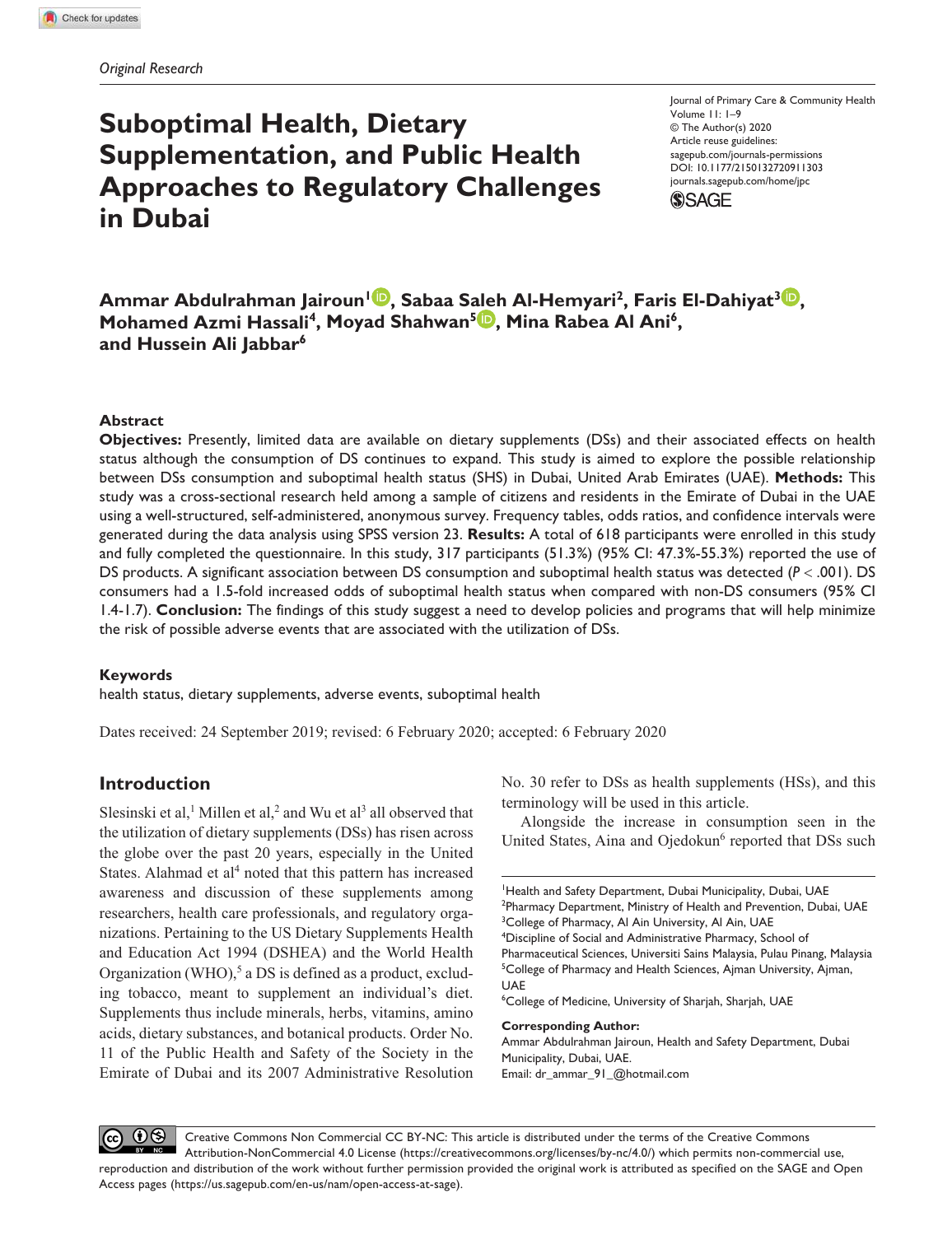as herbal supplements are becoming increasingly popular in developing nations. DSs are closely linked to health and can include approximately 1000 distinct chemicals. These can have adverse outcomes for users as a result of damaging chemical reactions occurring within the body. However, minerals and vitamins can be purchased easily over the counter, and consumers often do not have the input of health care professionals before taking supplements. Su and Li<sup>7</sup> and Rossler et al<sup>8</sup> explain that, prior to the arrival of modern medicine, health care worldwide relied heavily on herbs, and many underserved health care populations continue to rely on herbs for medical purposes, while the Consumer Products Safety Section (CPSS)<sup>9</sup> finds that consumers generally take DSs for a variety of reasons, including losing weight and boosting energy. Researchers, including Moyad,<sup>10</sup> Izzo and Ernst,<sup>11</sup> Van Strater and Bogers,<sup>12</sup> and Tsai et al<sup>13</sup> have all studied the potential for DSs to interact with other drugs, with Kemper et al<sup>14</sup> and Piening et al<sup>15</sup> arguing that the potential for damaging interactions demands diligence from health care professionals and greater awareness among consumers.

According to Chitturi and Farrell,<sup>16</sup> DSs are a key constituent of general health care services in many developing nations and are increasingly popular in these countries. A WHO<sup>17</sup> estimate asserts that 8 out of 10 people living in Africa and Asia depend on traditional medicines as their primary health care resource. Similarly, in developed nations, 7 to 8 out of every 10 people use alternative or complementary forms of medicine in their primary care. Barnes et al<sup>18</sup> argued that the majority of DSs are safe for use provided consumers are appropriately educated on the supplements and receive accurate advice. Thus, as Neergheen-Bhujun<sup>19</sup> stated, health care professionals must be prepared to discuss DSs with patients and advise them on their effective and safe use.

According to Tsai et al, $13$  the wide variety of potential actions of DS makes the safety and effectiveness of these products a key concern, as the use of some DS products has been observed to cause adverse side effects. To illustrate, studies by Shaw and Palmer,<sup>20</sup> Izzo and Ernst,<sup>11</sup> and Alahmad et al<sup>4</sup> have implicated gingko biloba in the occurrence of epileptic seizures and found that anemia can result from the chronic usage of zinc. Moreover, the DS products themselves, as Tachjian et al<sup>21</sup> have reported, can have negative side effects, including allergic reactions, drug interactions, toxicity (in particular contaminant and adulterant) reactions and heavy metal poisoning. Managing these outcomes can necessitate resuscitation as well as the care of symptoms and other support.

The specific reason why a DS product has had an adverse effect can be indicated by the clinical features. According to the Ministry of Health (MOH), $22$  DSs with marked toxic components or pharmacological effects can, by their nature, be poisonous, and health care professionals who treat patients who consume DSs must anticipate the potential for toxicity reactions. Moreover, Tsai et al $^{13}$  have highlighted that consuming DSs alongside certain medications can result in harmful interactions, and they reported that poisoning, synergistic effects, and the inactivation of one or more of the products being taken can occur. To illustrate, St John's wort is typically consumed to alleviate depression of a mild to moderate scale, but Van Strater and Bogers<sup>12</sup> find that it has the potential to induce liver enzymes and can thus interact with several targeted therapy medications metabolized through the liver, including antidepressants. In addition, Moyad<sup>10</sup> has reported that taking gingko biloba, ginger, garlic, and other substances in conjunction with anticoagulants introduces a bleeding risk.

The state between good health and illness is titled suboptimal health status (SHS), and this state is considered a reversible, subclinical phase of chronic illness. Any integrated preventative treatment plan must aim to achieve a customized, predictive and preventative medical regimen for a patient. Similarly, SHS involves the evaluation of a patient's health and the provision of effective steps to improve health, prevent disease, and address the early stages of illness. SHS is a concept that is now emerging in a range of countries such as Australia (Davy and Patrickson<sup>23</sup>), Canada, $24$  and Japan. $25$  Creating a DS health regimen that satisfies the needs and concerns of DS consumers specifically requires that knowledge about the health of these consumers be obtained and analyzed. Furthermore, counseling and other interventions targeted at enhancing consumers' health will be required.

Presently, only a small amount of data are available on DSs and their associated effects on health. Dubai currently does not have a DS surveillance program. Elsewhere, the detection of safety concerns related to DS use are centered on the spontaneous reporting of problems or vigilance systems. Gavaza et al<sup>26</sup> and Piening et al<sup>15</sup> have explain that, when suspected adverse effects related to DSs are not reported within a relevant system by health care professionals or patients themselves, the recognition of threats to consumer safety can be delayed or missed entirely. Unsurprisingly, this can have a severe influence on public health. Consequently, the extent of the issue and its underlying causes must be identified, and public health policies must be adapted based on these findings. This study will examine the link between SHS and the consumption of DSs.

## **Methodology**

## *Setting and Design*

This is a survey-based cross-sectional research study conducted in 2 major Public Service Centers in the Emirate of Dubai, where the customer service employees invited the participants to complete the questionnaire. These 2 public service centers are considered major centers in Dubai that people regularly seek clearance and completion of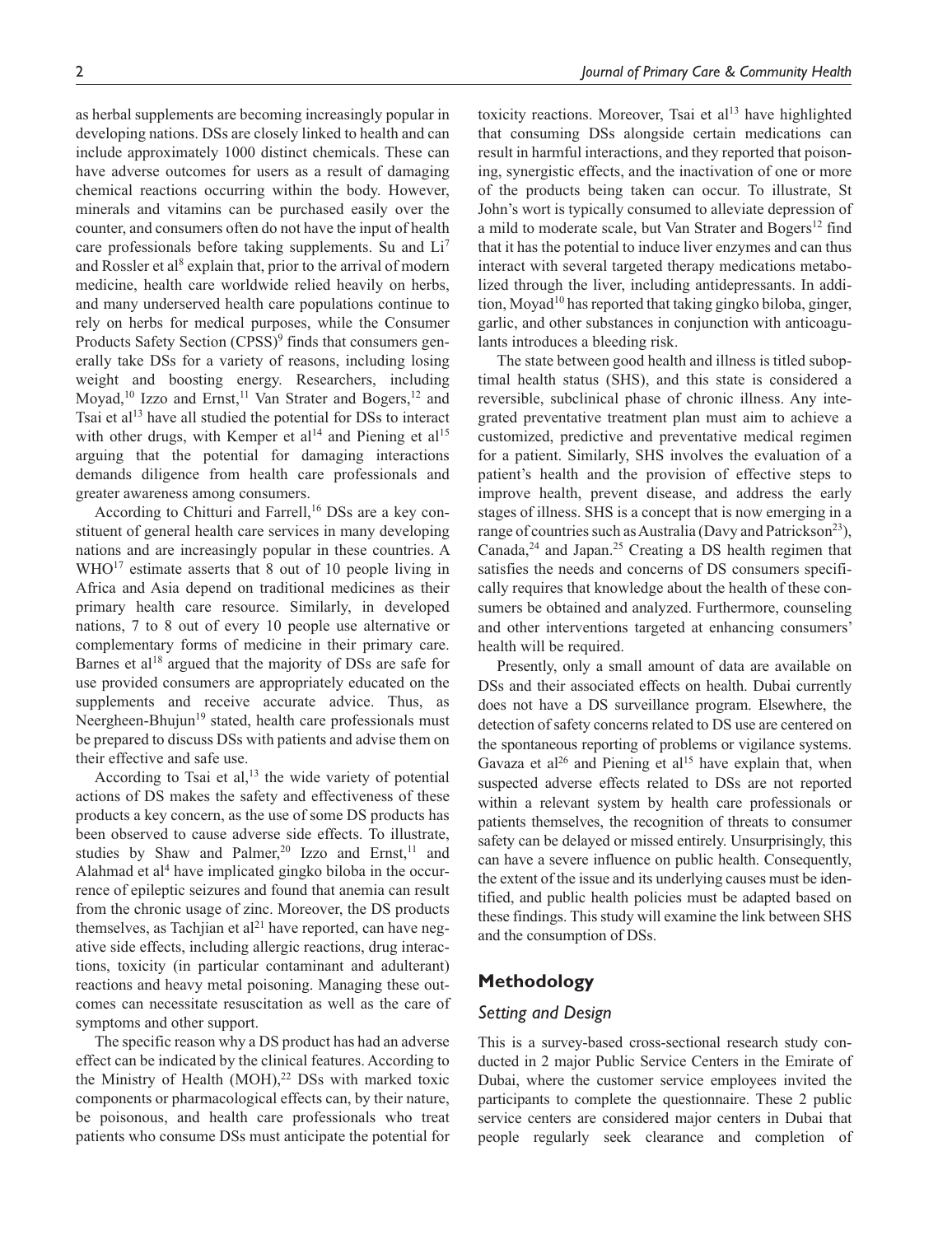their services. The questionnaires were administered to the participants during their visit to the service centers. The nature and main objectives of the study were clearly explained to every participant, and those willing to participate in the study were asked to clearly sign the provided consent form immediately before completing the study questionnaire. The study was conducted from June 2017 to October 2018.

# *Study Population (Inclusion and Exclusion Criteria)*

The target population to be studied contained both nationals and nonnational residents in Dubai, UAE. All residents aged 18 years and older who had the will to participate were directly included in this study. Participants aged less than 18 years and those who did not want to participate were excluded. Participation was voluntary, and no incentives were offered to any participant who completed the survey form. Participants who had allergies and/or chronic disease and/or had taken prescription drugs during the last week were excluded from the study.

#### *Sample Size*

Because the prevalence of DS product consumption may range from 10% to 30% according to Kemper et  $al<sup>14</sup>$  and approximately 19% according to Hara et al,<sup>27</sup> we expected the current prevalence rate to reach almost 30% in this study. We set the alpha level to 5% in order to generate 95% confidence intervals. In addition, the precision (D) of the mentioned 95% confidence intervals was set to 5% in order to maximize the spectrum of the 95% at 10%. Pertaining to the aforementioned assumptions, the minimum acceptable sample size needed was  $n = 539$  candidates if we assumed a nonresponse rate of approximately 40%. The final sample size was 618 participants.

#### *Research Instrument Development*

The validated questionnaire was tailored to the UAE population,28,29 and a well-structured, self-administered questionnaire was created and enhanced to highlight all the basic key points of the study in ways that were suitable to the local population of the UAE. The questionnaire was then examined by subject experts for content, layout, and relevance. The questionnaire was subsequently validated by 2 lecturers from the disciplines of medicine and clinical pharmacy at Ajman University; it was tested for content relevance and appropriateness, and small modifications were carried out according to their final comments. In addition, the questionnaire was piloted by 20 of the participants immediately before commencing the general distribution, and essential modifications were performed accordingly. Data that were collected from the pilot examination were not included in the final analysis of the data. The analysis of reliability of our instrument was carried out by calculating Cronbach's α value. Cronbach's α value of the questionnaire was .76, indicating acceptable internal validity.

#### *Research Questionnaire Sections*

The questionnaire was available in English or Arabic, depending on the respondent's choice, and the questionnaire consisted of 4 main sections. The first section covered demographic information, such as age, sex, marital status, nationality, employment status, educational level, and monthly income. The second section evaluated the health and lifestyle characteristics, such as allergies (yes/no), chronic medical conditions (yes/no), prescription drug use in the past week (yes/no), smoking status (yes/no), and physical activity (yes/no). The third section assessed the consumption of different groups and categories of DSs. The fourth section assessed the SHS and included 25 questions in which the candidates were asked to explore how often they experienced any of different complaints listed in the prior month; the 25 questions were answered on a 5-point Likert-type scale (1 = never or almost never, 2 = occasionally,  $3 = \text{often}, 4 = \text{very often}, 5 = \text{always}.$ 

# *Ethical Considerations*

The study was approved by the Institutional Ethical Review Committee of Ajman University, and an official approval letter was released to facilitate the distribution and collection of the questionnaire. Enrollment in this study was completely voluntary and without any compensation. Prior to collection of the data, the exact objective of the questionnaire was discussed, and the participants were also informed that completion and submission of the questionnaire required their official consent; as such, all participants signed the given informed consent form. Moreover, anonymity of all participants was preserved in the study, as the data were deidentified.

## *Data Analysis*

The collected data were analyzed using SPSS version 23. We summarized the qualitative variables using frequencies (percentages) as needed. Quantitative variables were analyzed using the mean  $\pm$  standard deviation ( $\pm$ SD). A suboptimal health status score was created to examine the health status of the study subjects. A SHS score was defined as the proportion of questions for which the answers were "occasionally," "often," "very often," and "always." The SHS score ranges from 0% to 100% and may be utilized as a good representative of the total SHS. We used a simple binary logistic regression to test the possible association between DS product consumption and SHS. A *P* value <.05 was selected as the criteria on which to build decisions regarding statistical significance.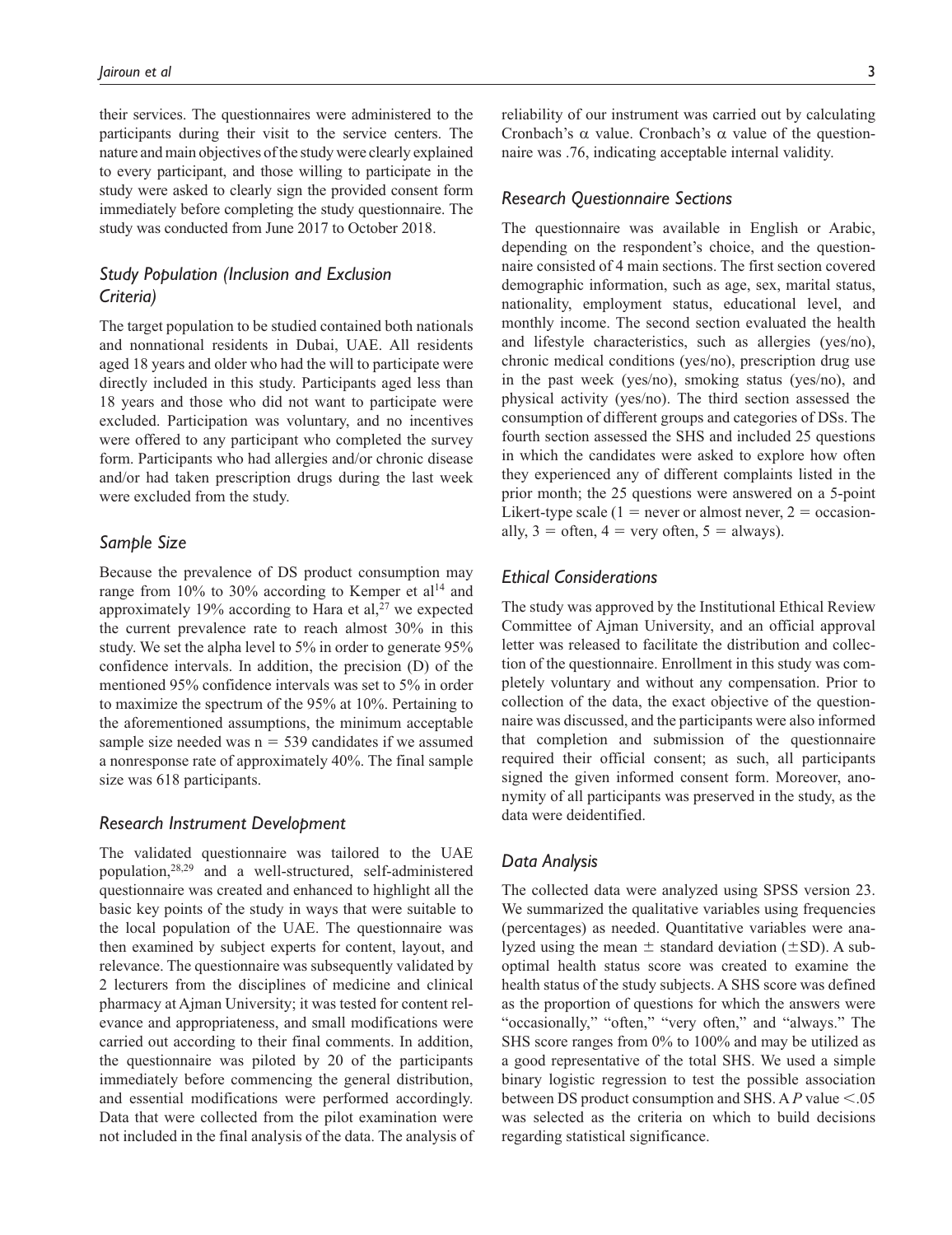| Demographic                         | Group             | Frequency | Percentage |
|-------------------------------------|-------------------|-----------|------------|
| Age (years)                         | $18-24$           | 87        | 4.1        |
|                                     | $25 - 34$         | 225       | 36.4       |
|                                     | 35-44             | 175       | 28.3       |
|                                     | $>\!\!44$         | 3         | 21.2       |
| Sex                                 | Male              | 298       | 48.2       |
|                                     | Female            | 320       | 51.8       |
| Marital status                      | Single            | 199       | 32.2       |
|                                     | Married           | 419       | 67.8       |
| <b>Employment status</b>            | Employed          | 520       | 84.I       |
|                                     | Unemployed        | 98        | 15.9       |
| <b>Educational level</b>            | Higher school     | 116       | 18.8       |
|                                     | Bachelor's degree | 378       | 61.2       |
|                                     | Postgraduate      | 124       | 20.1       |
| Monthly family income (AED)         | $\leq$ 5000       | 112       | 8.1        |
|                                     | 5000-9999         | 145       | 23.5       |
|                                     | 10000-14999       | 160       | 25.9       |
|                                     | $\geq$ 15000      | 201       | 32.5       |
| Smoking status                      | Nonsmoker         | 393       | 63.6       |
|                                     | Smoker            | 225       | 36.4       |
| Any allergy                         | No                | 508       | 82.2       |
|                                     | Yes               | 110       | 17.8       |
| <b>Diseases</b>                     | Yes               | 85        | 13.8       |
|                                     | No                | 533       | 86.2       |
| Prescription drugs in the past week | Yes               | 144       | 23.3       |
|                                     | No                | 474       | 76.7       |
| Physical activity/week              | No                | 174       | 28.2       |
|                                     | Yes               | 444       | 71.8       |

**Table 1.** Number and Percentage Summaries of the Demographic, Health, and Lifestyle Characteristics.

# **Results**

#### *Demographic and Socioeconomic Characteristics*

A total of 618 participants were enrolled in the study and answered the full questionnaire. Among these,  $51.8\%$  (n = 320) were female and  $48.2\%$  (n = 298) were male. Of the total, 14.1% (n = 87) were aged 18 to 24 years,  $36.4\%$  (n = 225) were aged 25 to 34 years,  $28.3\%$  (n = 175) were aged 35 to 44 years, and  $21.2\%$  (n = 131) were aged >44 years. More than half of the participants were married; 67.8% (n  $=$  419) were married and 32.2% (n = 199) were single. The vast majority were employed  $(84.1\%; n = 520)$ . Regarding education,  $18.8\%$  (n = 116) had a high school education, 61.2% (n = 378) had a bachelor's degree, and 20.1% (n = 124) had a postgraduate education. The monthly income was ≤5000 AED for 18.1% (n = 112), 5000 to 9999 AED for 23.5% (n = 145), 10000 to 14999 AED for 25.9% (n = 160), and ≥15 000 AED for 32.5% (n = 201).

Among the participants, 393 participants (63.6%) were nonsmokers, and 225 participants smoked (36.4%). Of the total participants, 110 (17.8%) had allergies, 85 (13.8%) had diseases and 144 (23.3%) had taken prescription drugs in the past week. The majority of the study participants (71.8%) reported weekly physical activity. For more details, see Table 1.

#### *Prevalence and Use of Dietary Supplements*

In this study, 317 participants (51.3%; 95% CI: 47.3%- 55.3%) reported the use of DSs. The categories of DSs used by the participants are shown in Table 2. Among the 317 participants who ever used DSs, vitamins (89.9%) and minerals (58.7%) followed by dietary fibers (30.6%) and herbal/ botanical supplements (30%) were the most commonly used among all categories of DS products. For more details on the other categories, see Table 2.

# *The Influence of DS Consumption on Suboptimal Health Status*

Of the total, 236 participants (38.2%) had allergies or/and chronic disease or/and had taken prescription drugs within the past week. To control for the effect of these confounding variables on suboptimal health status, we excluded those participants, and those remaining  $(n = 382, 61.8%)$  were considered valid for subsequent analyses.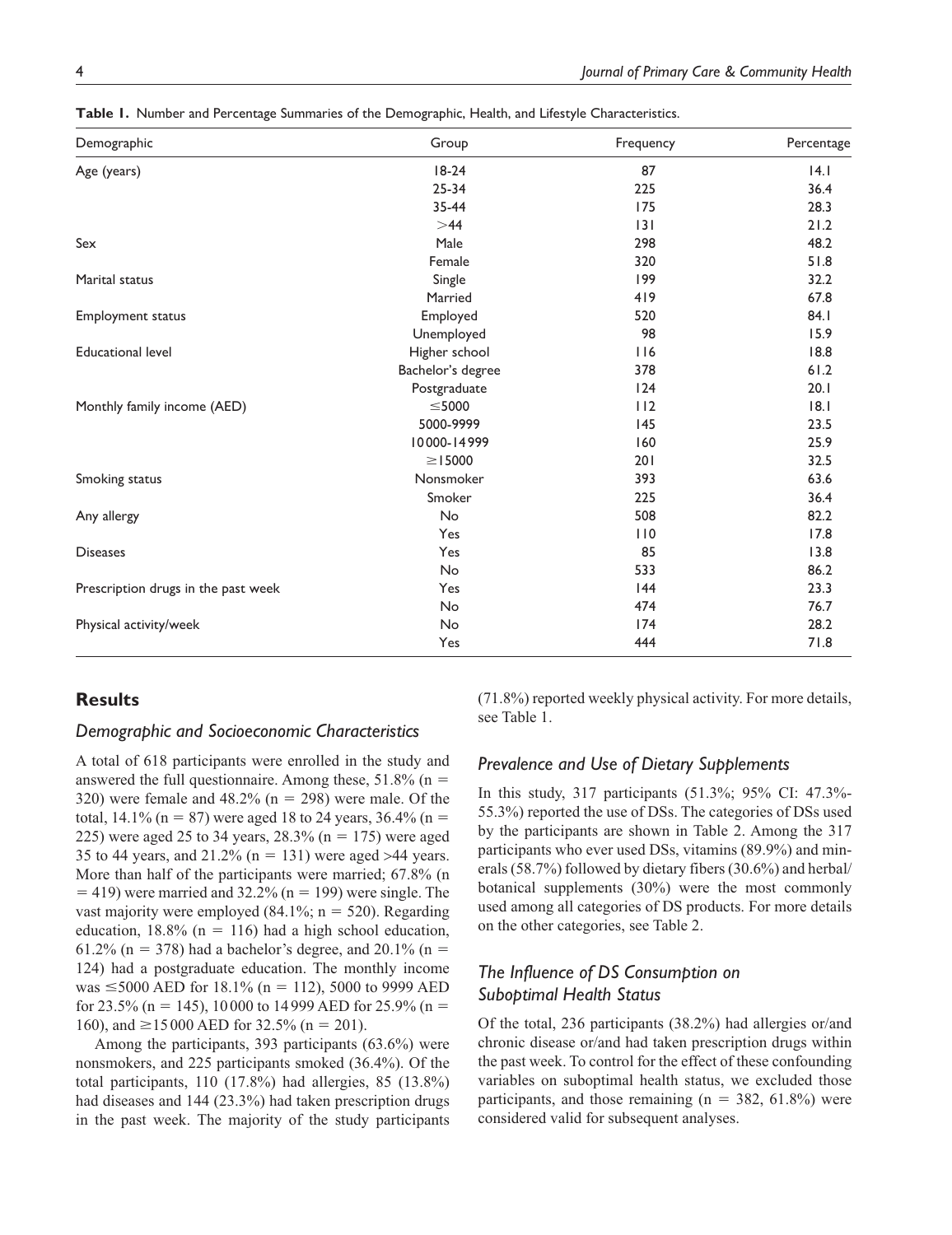| <b>DS Categories</b>               | Frequency | Percentage |  |
|------------------------------------|-----------|------------|--|
| Vitamins                           | 285       | 89.9       |  |
| Minerals                           | 186       | 58.7       |  |
| Hydrating and electrolyte formulas | 57        | 18.0       |  |
| Amino acids                        | 73        | 23.0       |  |
| Dietary fiber                      | 97        | 30.6       |  |
| <b>Enzymes</b>                     | 38        | 12.0       |  |
| Probiotics                         | 74        | 23.3       |  |
| Fatty acids                        | 42        | 13.2       |  |
| Herbal/botanical supplements       | 95        | 30.0       |  |
| Sports nutrition                   | 45        | 14.2       |  |
| Energy drinks                      | 67        | 21.1       |  |
| Dietetic foods                     | 74        | 23.3       |  |
| Slimming supplements               | 41        | 12.9       |  |
| Sexual enhancement                 | 13        | 4.1        |  |

**Table 2.** Number and Percentage Summaries of the Dietary Supplement (DS) Product Categories ( $n = 317$ ).

There was a significant association between DS consumption and suboptimal health status ( $P < .001$ ). DS consumers were more likely to score higher in suboptimal health status compared with non-DS consumers. The average suboptimal health status score was 64.6% (95% CI:  $60.6\% - 68.6\%$  for DS consumers compared with  $54.4\%$ (95% CI: 50.8%-58%) for non-DS consumers. Moreover, DS consumers had a 1.5-fold increased odds of suboptimal health status when compared with non-DS consumers (95% CI: 1.4-1.7).

The results of each of the questions related to suboptimal health status for DS consumers and non-DS consumers are shown in Tables 3 and 4.

Table 5 displays the results of the binary logistic regression model to determine the effect of DS consumption on the suboptimal health status of the participants. All variables suspected to be associated with suboptimal health status were included and adjusted for DS consumption. The crude and adjusted odds ratios in this table show the magnitude of the association, and their corresponding *P* values indicate whether the association was statistically significant by using the cutoff value of .05. The results of this analysis showed that the consumption of DSs has a statistically significant statistical, even after the adjustment of all confounding factors.

# **Discussion**

The use of DSs is on the rise globally and presents a significant concern for public health authorities. Many people regard DSs as a safer and more efficacious alternative to standard prescription medicines. DSs are widely available, do not require a prescription and are heavily marketed, meaning many people choose them for numerous illnesses. This research has examined the consumption of DSs and

their association with poor health. As far as we can ascertain, no research similar to this has been previously undertaken in the UAE.

The findings of this research study have demonstrated that using DSs is widespread in the UAE, with 51.3% (95% CI: 47.3%-54.3%) of respondents stating that they had at some point used a DS. This is similar to the findings from the United States  $(52\%)$ ,<sup>30</sup> the findings from Australia  $(56\%)$ <sup>31</sup> and the findings of the Health and Nutrition Examination Survey  $(53\%)$ .<sup>32-34</sup> The results also indicated that, compared with other nationalities such as Iranians  $(36.3\%)$ ,<sup>35</sup> Irish  $(23\%)$ ,<sup>36</sup> Croatians  $(30.5\%)$ ,<sup>37</sup> Jordanians  $(27.4\%)$ <sup>38</sup> and Portuguese (16%) (Marques-Vidal)<sup>39</sup> UAE citizens utilized DSs at a greater rate; however, the UAE participants did not use DSs as much as those in Columbia  $(73\%)^{40}$  or Serbia  $(68.1\%)^{41}$  The fact that this research does not match previous findings may be attributable to lifestyle elements and socioeconomic variations among the respondents.

The findings of this research have also demonstrated that the types of supplements most commonly employed by the subjects were vitamin and mineral supplements. This is in line with the findings of many other studies that have demonstrated that multivitamins and minerals are widely used.32-34,37,40,42-48

Research in 2012 assessed the use of supplements containing ephedra, which has been suggested to have a correlation with certain conditions and unexpected death. Among the 48 deaths that had a temporal relationship with using supplements, 18 subjects died from atherosclerotic coronary disease (37.5%), 16 subjects died from sudden unexplained death (33.3%), and 6 subjects died from hypertrophic cardiomyopathy (12.5%). This research came to the conclusion that idiopathic sudden death and atherosclerotic coronary disease were more common among those taking supplements.<sup>49</sup>

As this research is epidemiological, it is hard to ascertain the relationship between the use of DSs and their impacts on managing disease and malnutrition because supplements cannot be separated from other efforts to improve health. In the work we have reported, we have examined the relationship between using DSs and SHS. Our results demonstrated that SHS was considerably more prevalent for subjects who had sometimes used DSs in comparison to those who had never used them  $(P < .001)$ .

DSs are becoming more popular globally, and the expansion of the market for such products in Dubai mirrors this. Consuming any pharmacologically active substances could have a potential negative impact on health. Additional hazards regarding the consumption of DSs are the possibility of DS interactions with medicinal drugs or other supplements, contamination, or adulteration. Investigation into the potentially negative influence of health supplements on public health is required.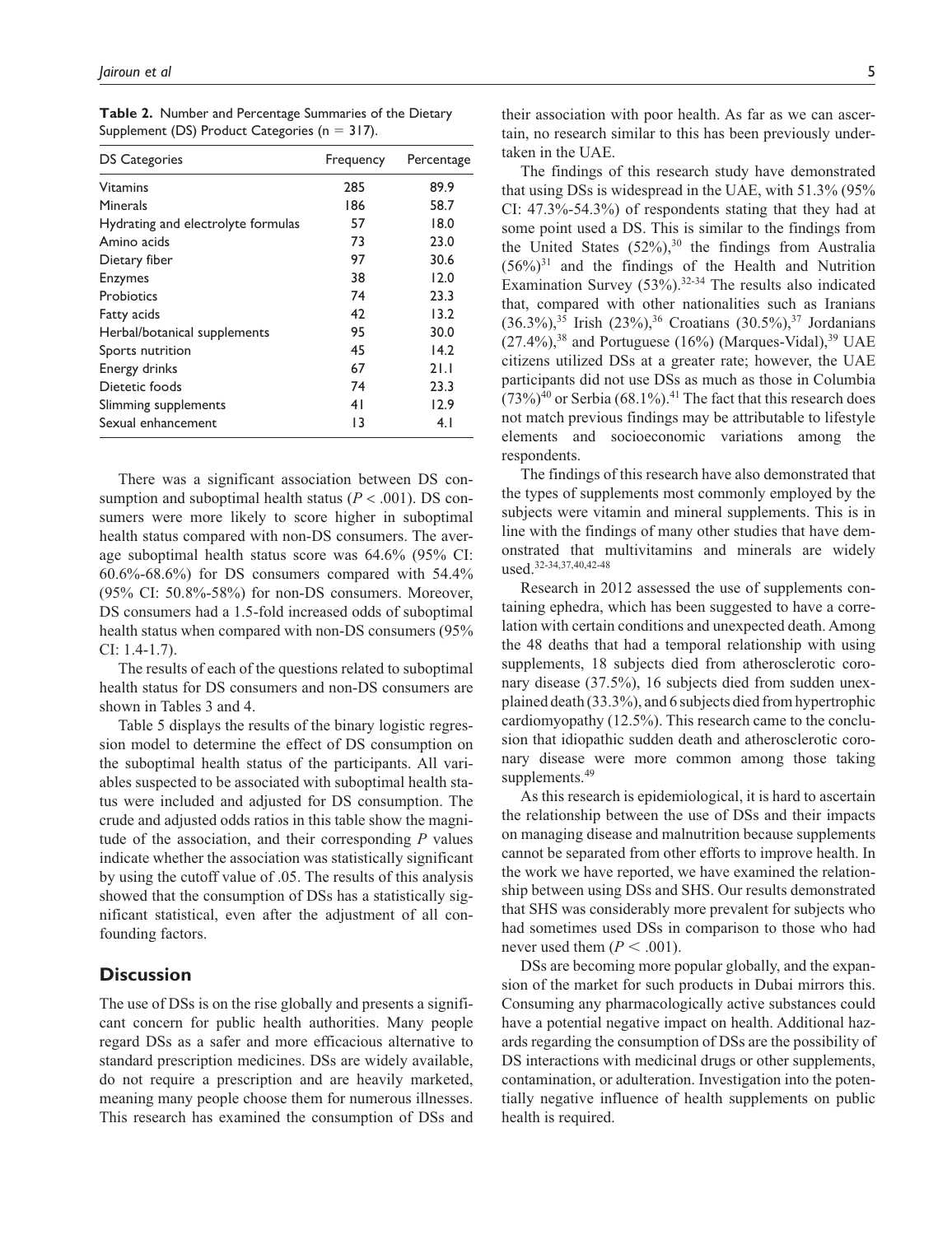| How Often Is It That:                                                   | Never, $n$ $%$ | Occasionally, n (%) |           | Often, n (%) Very Often, n (%) Always, n (%) |         |
|-------------------------------------------------------------------------|----------------|---------------------|-----------|----------------------------------------------|---------|
| You are exhausted without greatly increasing<br>your physical activity? | 123(32.2)      | 194 (50.8)          | 35(9.2)   | 20(5.2)                                      | 10(2.6) |
| Your fatigue cannot be substantially<br>alleviated by rest?             | 140(36.6)      | 178 (46.6)          | 37(9.7)   | 19(5.0)                                      | 8(2.1)  |
| You are lethargic when working?                                         | 98 (25.7)      | 180(47.1)           | 69(18.1)  | 23(6.0)                                      | 12(3.1) |
| You suffer from headaches?                                              | 67 (17.5)      | 185 (48.4)          | 66 (17.3) | 56 (14.7)                                    | 8(2.1)  |
| You suffer from dizziness?                                              | 138(36.1)      | 165(43.2)           | 52 (13.6) | 27(7.1)                                      | 0(0.0)  |
| Your eyes ache or are tired?                                            | 129(33.8)      | 167(43.7)           | 55 (14.4) | 27(7.1)                                      | 4(1.0)  |
| You suffer from a sore throat?                                          | 21(31.7)       | 191(50.0)           | 51(13.4)  | 15(3.9)                                      | 4(1.0)  |
| Your muscles or joints feel stiff?                                      | 115(30.1)      | 168(44.0)           | 58 (15.2) | 27(7.1)                                      | 14(3.7) |
| You have pain in your shoulder/neck/waist?                              | 91(23.85)      | 172 (45.0)          | 80 (20.9) | 31(8.1)                                      | 8(2.1)  |
| You have a heavy feeling in your legs when<br>walking?                  | 193(50.5)      | 122(31.9)           | 44 (11.5) | 15(3.9)                                      | 8(2.1)  |
| You feel out of breath while sitting still?                             | 267(69.9)      | 86 (22.5)           | 18(4.7)   | 7(1.8)                                       | 4(1.0)  |
| You suffer from chest congestion?                                       | 250(65.4)      | 117(30.6)           | 14(3.7)   | 14(3.7)                                      | (0.3)   |
| You are bothered by heart palpitations?                                 | 203(53.1)      | 127(33.25)          | 37(9.7)   | 11(2.9)                                      | 4(1.0)  |
| Your appetite is poor?                                                  | 175 (45.8)     | 164(42.9)           | 26(6.8)   | 14(3.7)                                      | 3(0.8)  |
| You suffer from heartburn?                                              | 123(32.2)      | 186 (48.7)          | 32(8.4)   | 21(5.5)                                      | 20(5.2) |
| You suffer from nausea?                                                 | 186 (48.7)     | 155 (40.6)          | 26(6.8)   | 11(2.9)                                      | 4(1.0)  |
| You cannot tolerate the cold?                                           | 148 (38.7)     | 163(42.7)           | 37(9.7)   | 24(6.3)                                      | 10(2.6) |
| You have difficulty failing asleep?                                     | 127(33.2)      | 185(48.4)           | 33(8.6)   | 28(7.3)                                      | 9(2.4)  |
| You have trouble with waking up during<br>night?                        | 186 (48.7)     | 146 (38.2)          | 22(5.8)   | 19(5.0)                                      | 9(2.4)  |
| You have trouble with your short-term<br>memory?                        | 174(45.5)      | 155 (40.6)          | 38 (9.9)  | 11(2.9)                                      | 4(1.0)  |
| You cannot respond quickly?                                             | 212(55.5)      | 141(36.9)           | 22(5.8)   | 3(0.8)                                       | 4(1.0)  |
| You have difficulty concentrating?                                      | 163(42.7)      | 173 (45.3)          | 25(6.5)   | 17(4.5)                                      | 4(1.0)  |
| You are distracted for no reason?                                       | 188 (49.2)     | 145 (38.0)          | 28(7.3)   | 17(4.5)                                      | 4(1.0)  |
| You feel nervous or jittery?                                            | 129(33.8)      | 182 (47.6)          | 49 (12.8) | 18(4.7)                                      | 4(1.0)  |
| You caught a cold in the past month?                                    | 177(46.3)      | 155 (40.6)          | 26(6.8)   | 22(5.8)                                      | 2(0.5)  |

**Table 3.** Number and Percentage Summaries of Suboptimal Health Status for All Consumers and Nonconsumers Without Allergies, Chronic Diseases, or Medications ( $n = 382$ ).

**Table 4.** Mean Score for the Questions on Suboptimal Health Status for All Consumers and Nonconsumers Without Allergies, Chronic Diseases, or Medications ( $n = 382$ ).

|                                                                      | Dietary Supplement Consumption |                          |      |                                    |      |                    |  |
|----------------------------------------------------------------------|--------------------------------|--------------------------|------|------------------------------------|------|--------------------|--|
|                                                                      |                                | Consumers<br>$(n = 169)$ |      | <b>Nonconsumers</b><br>$(n = 213)$ |      | All<br>$(n = 382)$ |  |
| How Often Is It That:                                                | Mean                           | $±$ SD                   | Mean | $±$ SD                             | Mean | $±$ SD             |  |
| You are exhausted without greatly increasing your physical activity? | 2.19                           | 0.98                     | 1.76 | 0.84                               | 2.05 | 0.97               |  |
| Your fatigue could not be substantially alleviated by rest?          | 1.98                           | 0.98                     | 1.82 | 0.86                               | 1.98 | 0.93               |  |
| You are lethargic when working?                                      | 2.35                           | 1.04                     | 1.97 | 0.88                               | 2.23 | 0.96               |  |
| You suffer from headaches?                                           | 2.41                           | 0.98                     | 2.31 | 1.01                               | 2.39 | 1.00               |  |
| You suffer from dizziness?                                           | 2.01                           | 0.86                     | 1.85 | 0.89                               | 1.89 | 0.86               |  |
| Your eyes ache or are tired?                                         | 2.05                           | 0.91                     | 1.92 | 0.94                               | 2.04 | 0.94               |  |
| You suffer from a sore throat?                                       | 1.912                          | 0.75                     | 1.93 | 0.89                               | 1.98 | 0.80               |  |
| Your muscles or joints felt stiff?                                   | 2.14                           | 0.99                     | 2.07 | 1.05                               | 2.26 | 1.07               |  |
| You have pain in your shoulder/neck/waist?                           | 2.25                           | 0.93                     | 2.15 | 0.98                               | 2.33 | 1.04               |  |
| You have a heavy feeling in your legs when walking?                  | 1.73                           | 0.92                     | 1.76 | 0.98                               | 1.93 | 1.03               |  |
| You feel out of breath while sitting still?                          | 1.46                           | 0.77                     | 1.38 | 0.75                               | 1.46 | 0.79               |  |

*(continued)*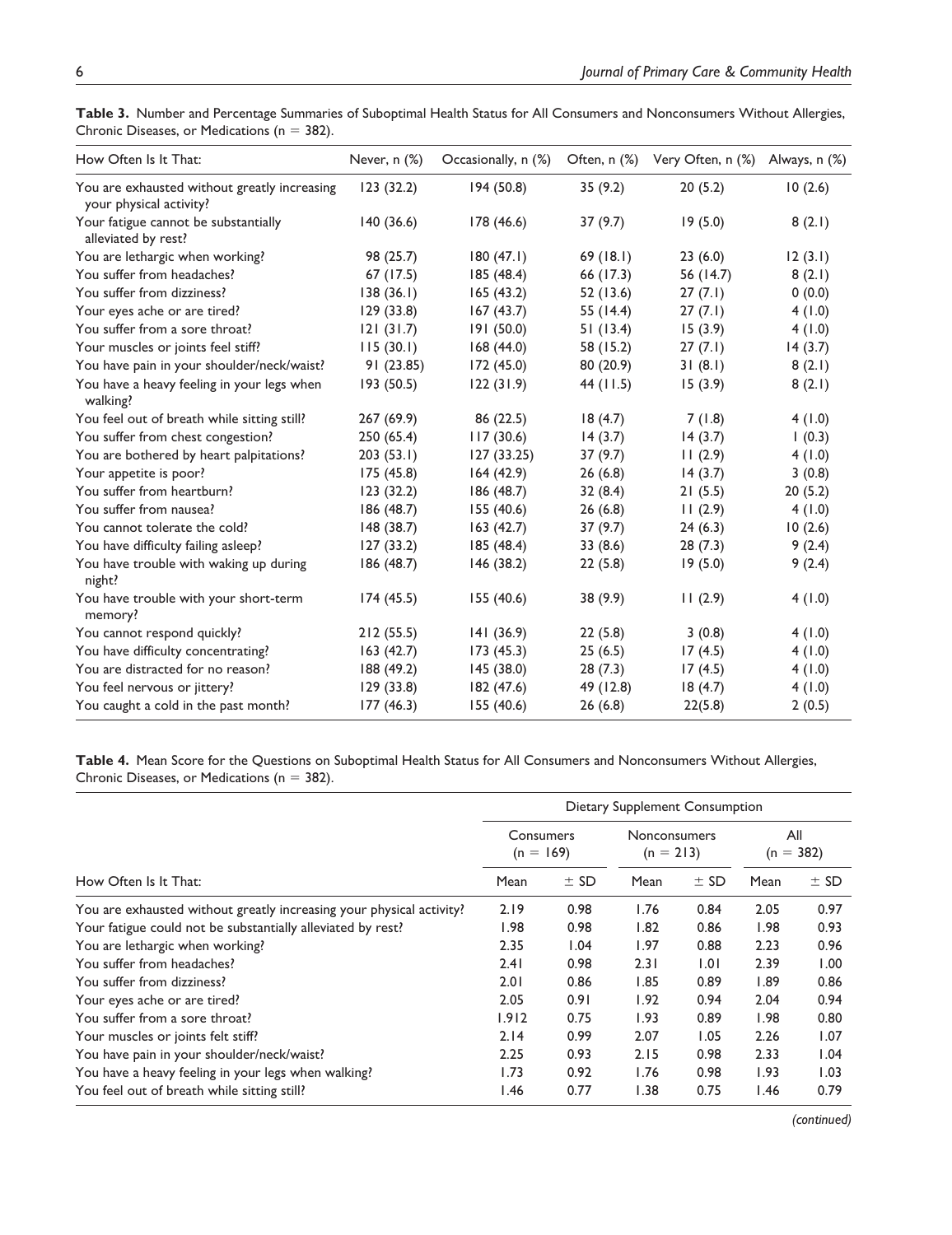#### **Table 4. (continued)**

|                                               | Dietary Supplement Consumption |              |                             |        |                    |        |
|-----------------------------------------------|--------------------------------|--------------|-----------------------------|--------|--------------------|--------|
|                                               | Consumers<br>$(n = 169)$       |              | Nonconsumers<br>$(n = 213)$ |        | All<br>$(n = 382)$ |        |
| How Often Is It That:                         | Mean                           | $±$ SD       | Mean                        | $±$ SD | Mean               | $±$ SD |
| You suffer from chest congestion?             | 1.40                           | 0.59         | 1.37                        | 0.56   | 1.46               | 0.65   |
| You are bothered by heart palpitations?       | 1.69                           | 0.86         | 1.62                        | 0.84   | 1.69               | 0.88   |
| Your appetite is poor?                        | 1.85                           | 0.87         | 1.59                        | 0.74   | 1.78               | 0.87   |
| You suffer from heartburn?                    | 2.12                           | $\mathsf{L}$ | 1.96                        |        | 2.05               | 1.026  |
| You suffer from nausea?                       | 1.89                           | 0.87         | 1.49                        | 0.71   | 1.73               | 0.84   |
| You cannot tolerate the cold?                 | 1.95                           | 0.91         | 1.89                        | 1.03   | 2.039              | 1.06   |
| You have difficulty failing asleep?           | 2.07                           | 0.95         | 1.89                        | 0.96   | 2.096              | 0.99   |
| You have trouble with waking up during night? | 1.92                           | 0.94         | 1.59                        | 0.92   | 1.87               | 1.00   |
| You have trouble with your short-term memory? | 1.93                           | 0.94         | 1.57                        | 0.70   | 1.89               | 0.96   |
| You cannot respond quickly?                   | 1.60                           | 0.73         | 1.51                        | 0.73   | 1.68               | 0.82   |
| You have difficulty concentrating?            | 1.83                           | 0.89         | 1.70                        | 0.79   | 1.88               | 0.89   |
| You are distracted for no reason?             | 1.72                           | 0.87         | 1.68                        | 0.86   | 1.81               | 0.92   |
| You feel nervous or jittery?                  | 2.02                           | 0.88         | 1.83                        | 0.84   | 2.07               | 0.93   |
| You caught a cold in the past month?          | 1.78                           | 0.83         | 1.69                        | 0.88   | 1.76               | 0.85   |

**Table 5.** Logistic Regression Analysis of Suboptimal Health Status (Dependent Variable) and Dietary Supplement (DS) Consumption (Independent Variable).

| Suboptimal Health Status (SHS) Score            |             |             |         |  |  |
|-------------------------------------------------|-------------|-------------|---------|--|--|
| Odds Ratio (DS<br>Consumers vs<br>Nonconsumers) |             | 95% CI      |         |  |  |
|                                                 | Lower Limit | Upper Limit | P       |  |  |
| 1.47 <sup>a</sup>                               | 1.38        | 1.56        | < 0.001 |  |  |
| 1.45 <sup>b</sup>                               | 1.36        | 1.55        | < 0.001 |  |  |
| 1.45 <sup>c</sup>                               | 1.36        | 1.55        | < 0.001 |  |  |
| 1.39 <sup>d</sup>                               | 1.31        | 1.49        | < 001   |  |  |
| 1.47 <sup>e</sup>                               | 1.38        | 1.57        | < 0.001 |  |  |
| 1.46 <sup>f</sup>                               | 1.37        | 1.56        | < 001   |  |  |
| 1.48 <sup>g</sup>                               | 1.39        | 1.58        | < 0.001 |  |  |
| 1.37 <sup>h</sup>                               | 1.28        | 1.47        | < 001   |  |  |
| 1.30 <sup>i</sup>                               | 1.21        | 1.39        | < 001   |  |  |

<sup>a</sup>Crude (not adjusted).

**bAdjusted for allergy.** 

<sup>c</sup>Adjusted for chronic disease.

<sup>d</sup>Adjusted for prescription medication.

<sup>e</sup>Adjusted for smoking. <sup>f</sup>Adjusted for physical activity.

<sup>g</sup>Adjusted for age. hAdjusted for sex.

iAdjusted for allergy, chronic disease, prescription medication, smoking, physical activity, age, and sex.

There were a number of limitations to this research. First, as with all cross-sectional designs, cause and effect cannot be inferred, and the direction of the correlations between the independent and dependent variables cannot be inferred. Although there is reasonable confidence that the results can be generalized, the results may have been influenced by selection and response bias. This possible bias has not been further investigated by comparing the nonresponders with the responders. As the research was undertaken in Dubai, it cannot be directly generalized to other states in the UAE.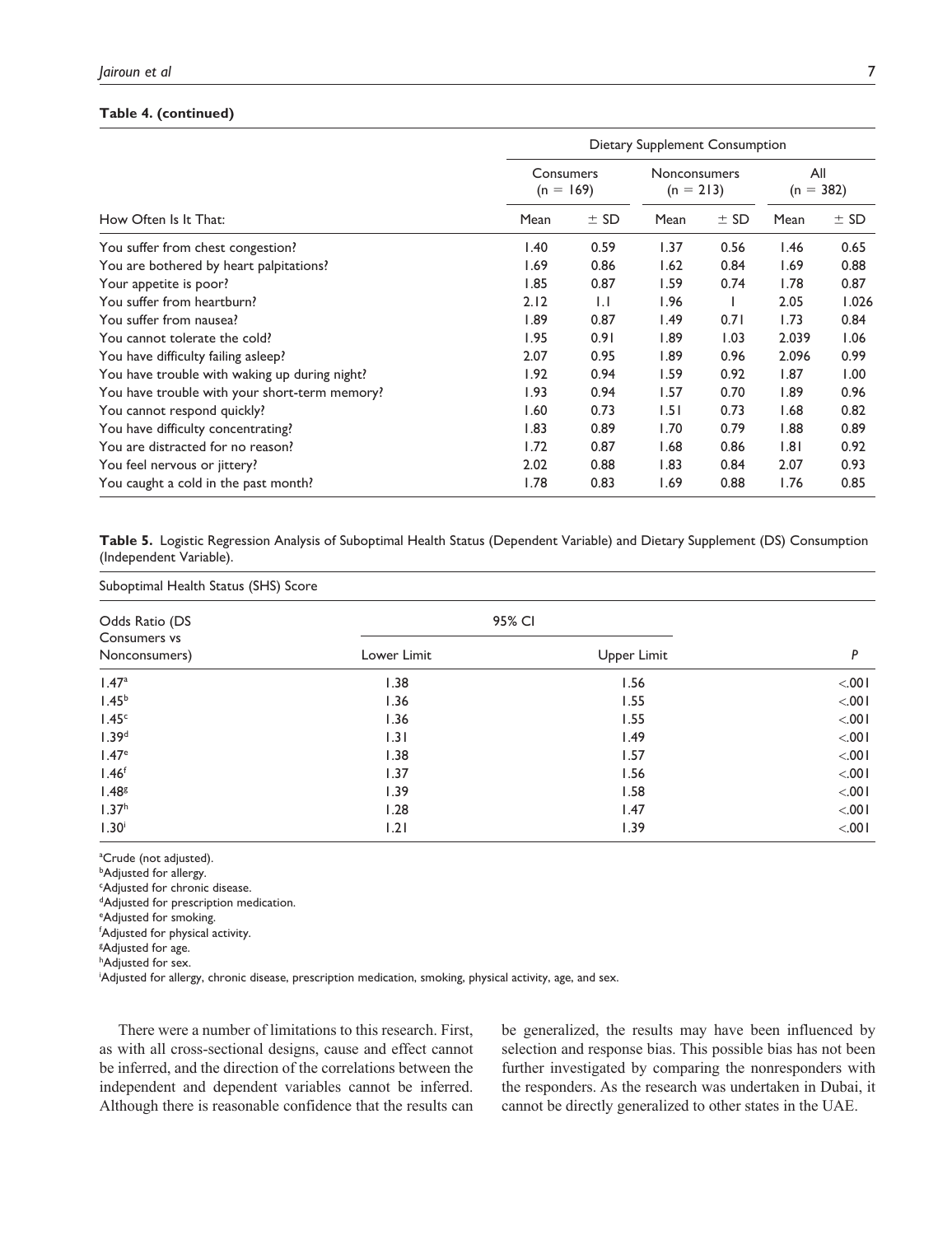# **Conclusions**

This research has offered significant new information regarding the use of DSs and their associations with SHS in Dubai and the UAE, filling a gap in the available knowledge. The results of this research may be employed for the development of health policies and programs regarding dietary supplements in Dubai that will assist in minimizing the risks and possible adverse effects of using such supplements. This research also demonstrated that an educational program for the population of Dubai with information regarding the health risks of using supplements would be ideal. The resulting program could make the population more aware; it could help the healthcare professionals in Dubai to develop policies regarding the use of health supplements; and deal with the negative health outcomes from DS use.

#### **Acknowledgments**

We would like to thank our colleagues for their participation in this study and their support of our work in this way; they helped us obtain results of better quality.

#### **Declaration of Conflicting Interests**

The author(s) declared no potential conflicts of interest with respect to the research, authorship, and/or publication of this article.

#### **Funding**

The author(s) received no financial support for the research, authorship, and/or publication of this article.

## **ORCID iDs**

Ammar Abdulrahman Jairoun **D** https://orcid.org/0000-0002 -4471-0878

Faris El-Dahiyat **D** https://orcid.org/0000-0002-5264-8699 Moyad Shahwan **b** https://orcid.org/0000-0001-8367-4841

#### **References**

- 1. Slesinski MJ, Subar AF, Kahle LL. Trends in use of vitamin and mineral supplements in the United State: the 1987 and 1992 national health interview surveys. *J Am Diet Assoc*. 1995;95:921-923. doi:10.1016/s0002-8223(95)00255-3
- 2. Millen AE, Dodd KW, Subar AF. Use of vitamin, mineral, nonvitamin, and nonmineral supplements in the United States: the 1987, 1992, and 2000 National Health Interview Survey results. *J Am Diet Assoc*. 2004;104:942-950. doi:10.1016/j. jada.2004.03.022
- 3. Wu CH, Wang CC, Kennedy J. Changes in herb and dietary supplement use in the US adult population: a comparison of the 2002 and 2007 National Health Interview Surveys. *Clin Ther*. 2011;33:1749-1758. doi:10.1016/j.clinthera.2011.09.024
- 4. Alahmad G, Al-Jumah M, Dierickx K. Review of national research ethics regulations and guidelines in Middle Eastern Arab countries. *BMC Med Ethics*. 2012;13:34. doi:10.1186/1472-6939-13-34
- 5. National Institute of Health (NIH). *Dietary Supplement Health and Education Act of 1994*. Public Law No. 10S-417 (Codified at 42 USC 287C-11). Bethesda, MD: National Institutes of Health; 1994.
- 6. Aina BA, Ojedokun OA. Knowledge and use of dietary supplements by students of college of medicine, University of Lagos, Idi-Araba, Lagos, Nigeria. *J Basic Clin Pharm*. 2014;5:34-39. doi:10.4103/0976-0105.134952
- 7. Su D, Li L. Trends in the use of complementary and alternative medicine in the United States: 2002-2007. *J Health Care Poor Underserved*. 2011;22:296-310. doi:10.1353/ hpu.2011.0002
- 8. Rossler W, Lauber C, Angst J, et al. The use of complementary and alternative medicine in the general population: results from a longitudinal community study. *Psychol Med*. 2007;37:73-84. doi:10.1017/s0033291706008841
- 9. Consumer Products Safety Section (CPSS). *Health Supplements Registration Procedures, DM-PH&SD-P5-TG2*. Irvine, CA: Public Health and Safety Department; 2016.
- 10. Moyad MA. Under-hyped and over-hyped drug-dietary supplement interactions and issues. *Urol Nurs*. 2010;30:85-87. doi:10.7257/1053-816X.2010.30.1.85
- 11. Izzo AA, Ernst E. Interactions between herbal medicines and prescribed drugs: an updated systematic review. *Drugs*. 2009;69:1777-1798. doi:10.2165/11317010-000000000-00000
- 12. Van Strater AC, Bogers JP. Interaction of St John's wort (*Hypericum perforatum*) with clozapine. *Int Clin Psychopharmacol*. 2012;27:121-124. doi:10.1097/YIC.0b0 13e32834e8afd
- 13. Tsai HH, Lin HW, Lu YH, Chen YL, Mahady GB. A review of potential harmful interactions between anticoagulant/antiplatelet agents and Chinese herbal medicines. *PLoS One*. 2013;8:e64255. doi:10.1371/journal.pone.0064255
- 14. Kemper KJ, Gardiner P, Gobble J, Woods C. Expertise about herbs and dietary supplements among diverse health professionals. *BMC Complement Altern Med*. 2006;6:15. doi:10.1186/1472-6882-6-15
- 15. Piening S, Haaijer-Ruskamp FM, de Graeff PA, Straus SM, Mol PG. Healthcare professionals' self-reported experiences and preferences related to direct healthcare professional communications: a survey conducted in the Netherlands. *Drug Saf*. 2012;35:1061-1072. doi:10.2165/11635750-000000000-00000
- 16. Chitturi S, Farrell GC. Hepatotoxic slimming aids and other herbal hepatotoxins. *J Gastroenterol Hepatol*. 2008;23:366- 373. doi:10.1111/j.1440-1746.2008.05310.x
- 17. World Health Organization. *Dietary Supplements*. Geneva, Switzerland: World Health Organization; 2008.
- 18. Barnes PM, Powell-Griner E, McFann K, Nahin RL. Complementary and alternative medicine use among adults: United States, 2002. *Semin Integr Med*. 2004;27:1-19. doi:10.1016/j.sigm.2004.07.003
- 19. Neergheen-Bhujun VS. Underestimating the toxicological challenges associated with the use of herbal medicinal products in developing countries. *Biomed Res Int*. 2013;2013:804086. doi:10.1155/2013/804086
- 20. Shaw D, Palmer M. US poisons control centers and reports of adverse events associated with dietary supplements. *Focus Altern Complement Ther*. 2003;8:317-319. doi:10.1211/ fact.2003.00311